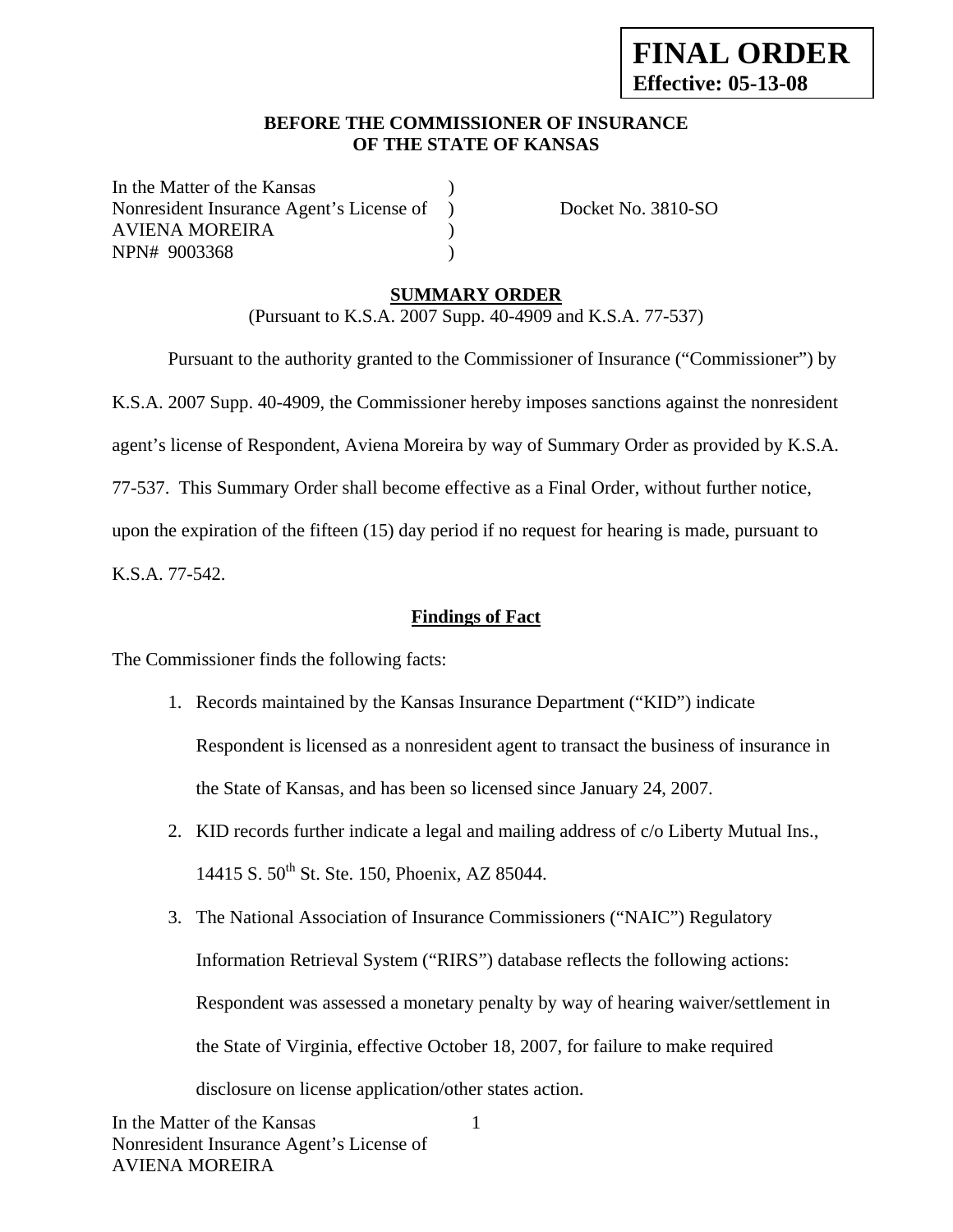4. Respondent has failed to notify KID of the action within 30 days.

# **Applicable Law**

- 5. K.S.A. 2007 Supp. 40-4909 states, in pertinent part:
	- (a) The commissioner may deny, suspend, revoke, or refuse renewal of any license issued under this act if the commissioner finds that the applicant or license holder has:
		- (2) Violated
			- (A) any provision of chapter 40 of the Kansas Statues Annotated, and amendments thereto, or any rule and regulation promulgated thereunder;
			- (C) any insurance law or regulation of another state;
	- (b) In addition, the commissioner may suspend, revoke or refuse renewal of any license issued under this act if the commissioner finds that the interests of the insurer or the insurable interests of the public are not properly served under such license.
	- (h) in lieu of taking any action under subsection (a), the commissioner may:

(2) issue an order imposing an administrative penalty up to a maxium of \$500 for each violation . . . unless such person knew or should have known that the violative act could give rise to disciplinary action under subsection (a). If such person knew or reasonably should have known the violative act could give rise to any disciplinary proceeding . . . the commissioner may impose a penalty up to a maximum of \$1000 for each violation . . . . .

- 6. KA.R. 40-7-9 states, in pertinent part: Each person licensed in this state as an insurance agent shall report the following to the commissioner of insurance within 30 days of occurrence:
	- (a) Each disciplinary action on the agent's license or licenses by the insurance regulatory agency of any other state or territory of the United States.

### **Conclusions of Law**

7. The Commissioner has jurisdiction over Respondent as well as the subject matter

of this proceeding, and such proceeding is held in the public interest.

2

In the Matter of the Kansas Nonresident Insurance Agent's License of AVIENA MOREIRA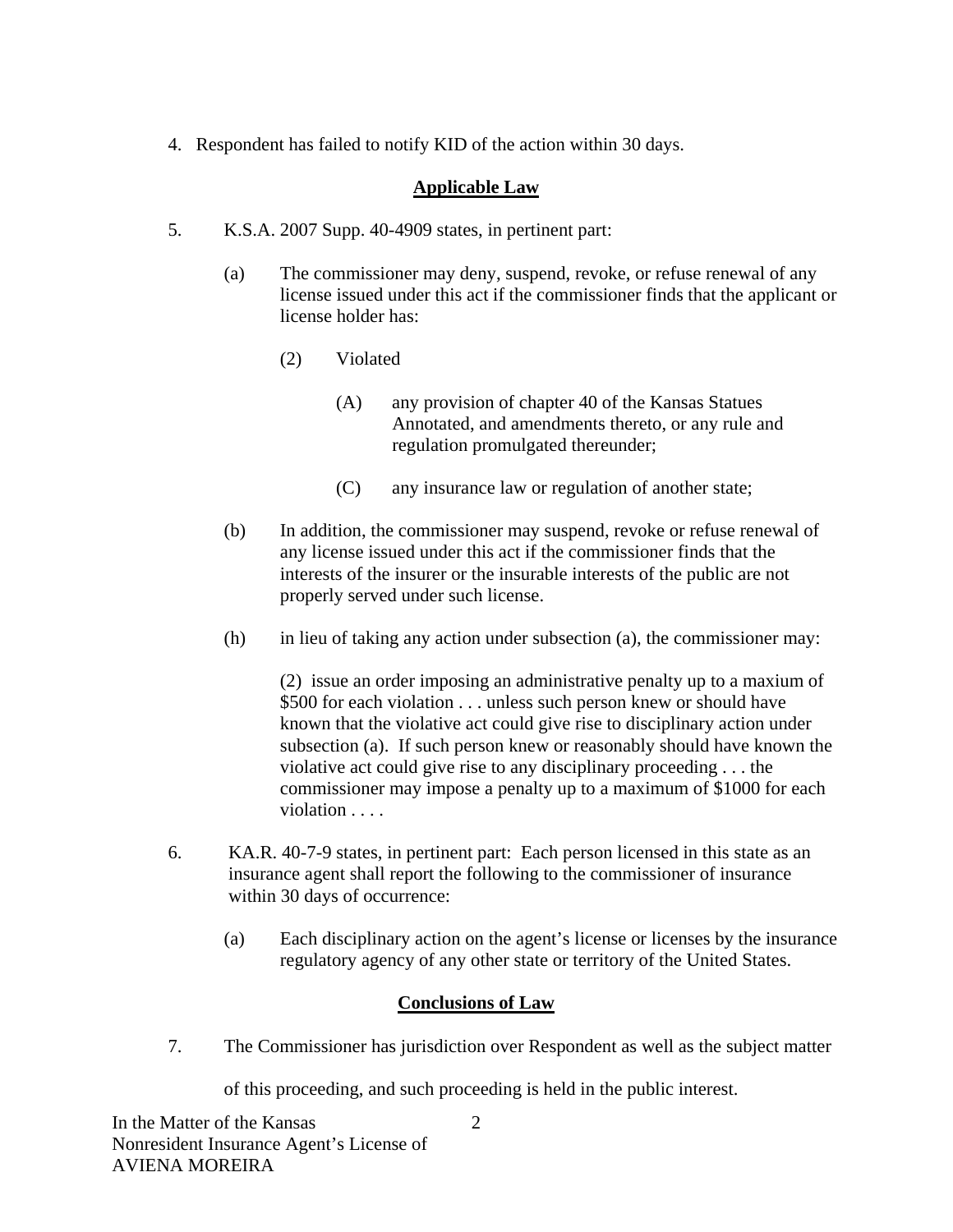- 8. The Commissioner finds that Ms. Moreira's Kansas license may be revoked because Ms. Moreira violated an insurance law or regulation in another state pursuant to K.S.A. 2007 Supp. 40-4909(a)(2)(C).
- 9. The Commissioner finds that Ms. Moreira violated K.S.A. 2007 Supp. 40-  $4909(a)(2)(A)$  and K.A.R. 40-7-9 by failing to notify the Kansas Insurance Department of the disciplinary action taken by the State of Virginia Department of Insurance on October 18, 2007 within thirty (30) days.
- 10. The Commissioner, therefore, concludes that good cause exists pursuant to K.S.A. 2007 Supp. 40-4909(a) and (h) to revoke or suspend Respondent's Kansas nonresident insurance agent's license or impose administrative penalties in lieu of revocation.
- 11. The Commissioner concludes that Respondent's insurance agent's license may be revoked for the protection of the insurable interests of the public pursuant to K.S.A. 2007 Supp. 40-4909(b).
- 12. Based on the facts and circumstances set forth herein, it appears that the use of summary proceedings in this matter is appropriate, in accordance with the provisions set forth in K.S.A. 77-537(a), in that the use of summary proceedings does not violate any provision of the law and the protection of the public interest does not require KID to give notice and opportunity to participate to persons other than Aviena Moreira.

#### **IT IS THEREFORE ORDERED BY THE COMMISSIONER OF INSURANCE THAT:**

Respondent Aviena Moreira shall pay an administrative penalty of \$250.00 for failure to notify KID of another state agency's action and the Kansas nonresident insurance agent's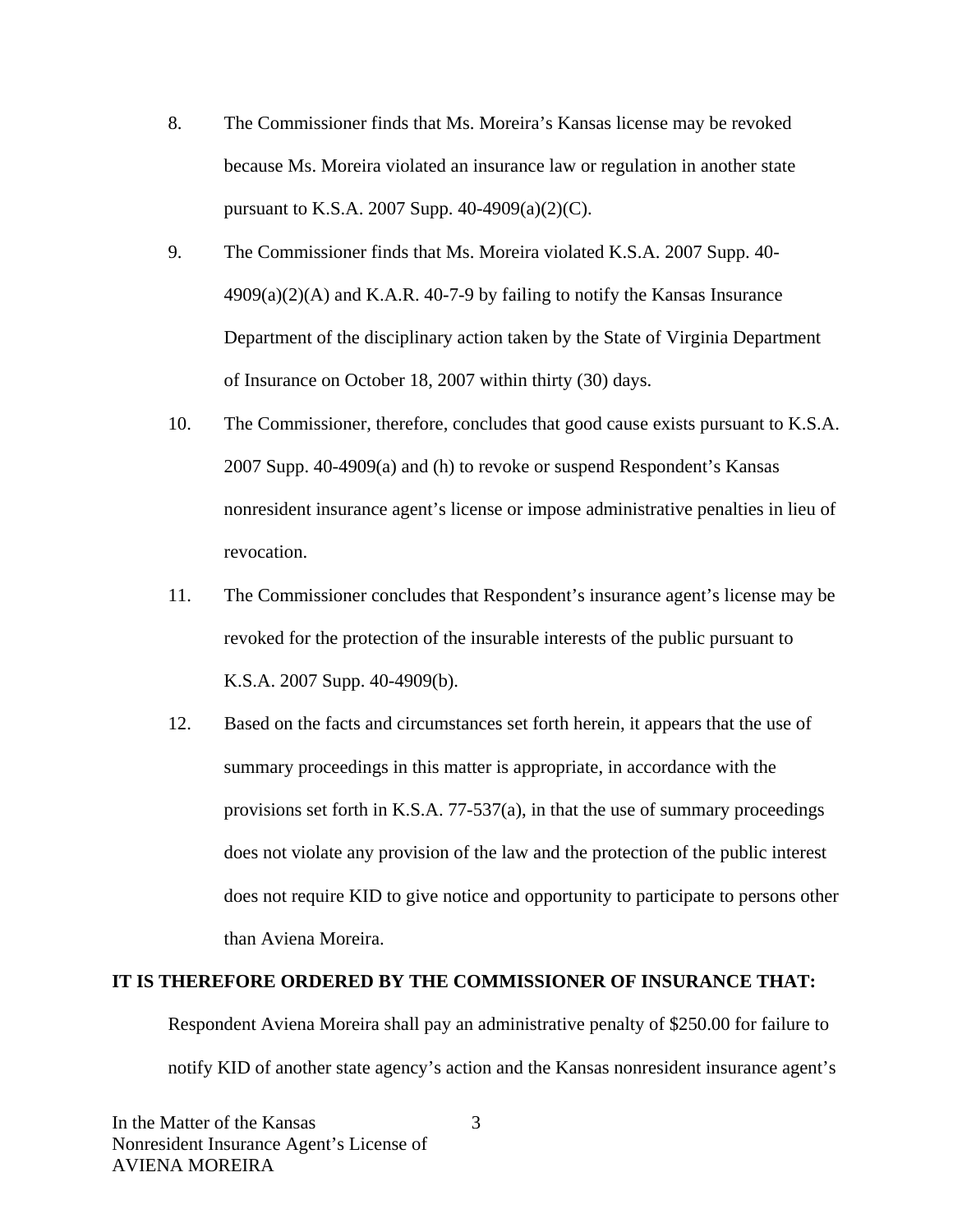license of Aviena Moreira is hereby **SUSPENDED on the effective date of this order until such time as the penalty is paid in full.** 

#### **NOTICE AND OPPORTUNITY FOR HEARING**

Aviena Moreira, within fifteen (15) days of service of this Summary Order, may file with the Kansas Insurance Department a written request for hearing on this Summary Order, as provided by K.S.A. 77-542. In the event a hearing is requested, such request should be directed to:

> John W. Campbell, General Counsel Kansas Insurance Department  $420$  S.W. 9<sup>th</sup> Street Topeka, Kansas 66612

Any costs incurred as a result of conducting any administrative hearing shall be assessed against the agent/agency who is the subject of the hearing as provided by K.S.A. 40-4909(f). Costs shall include witness fees, mileage allowances, any costs associated with reproduction of documents which become part of the hearing record, and the expense of making a record of the hearing.

If a hearing is not requested, this Summary Order shall become effective as a Final Order,

without further notice, upon the expiration of the fifteen (15) day period for requesting a hearing.

The Final Order will constitute final agency action in the matter.

In the event the Petitioner files a petition for judicial review, the agency officer designated pursuant to K.S.A. 77-613(e) to receive service of a petition for judicial review on behalf of the Kansas Insurance Department is:

> John W. Campbell, General Counsel Kansas Insurance Department 420 S.W. 9<sup>th</sup> St. Topeka, Kansas 66612

In the Matter of the Kansas Nonresident Insurance Agent's License of AVIENA MOREIRA